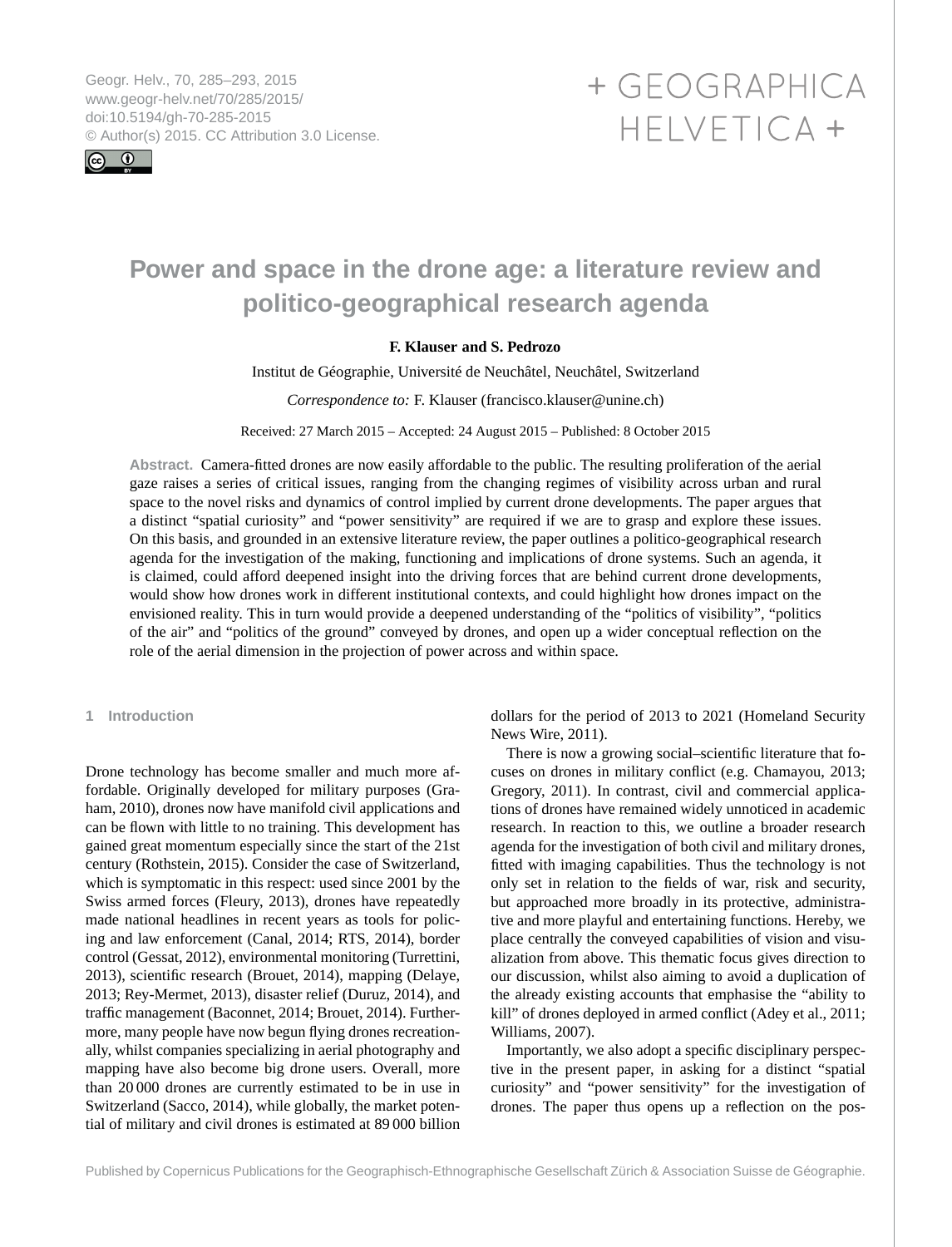sibility of a specifically politico-geographical approach to the drone problematic, if we perceive political geography to be the academic field that studies power and space in their co-constitutive and mediated relationship (Cox et al., 2008; Painter, 2008; Raffestin, 1980).

In what follows, we first offer an overview of the existing grey literature in the field, which here refers to all publications on the drone problematic that have not been peerreviewed or produced by a commercial publisher. This clarifies a series of terminological and definitional issues, allows the discussion of differing drone types, practices and applications, highlights some critical issues connected with the use of drones and thus underlines the importance of the research we claim should be undertaken. Second, we discuss the social-scientific literature currently available on the problematic. This aligns with our ambition to set out a specifically politico-geographical research agenda on drones, as we here work out a basic understanding of drones as aerial techniques of power that are intrinsically bound up with space. Third, and stemming from the preceding literature review, we outline a series of research problems and questions that should be explored in future academic work. These are situated on three broad analytical levels, referring to the (1) making, (2) functioning, and (3) implications of drones, whilst also pointing at the more general conceptual task of reconsidering the concepts of "airspace" and "airpower", and of exploring the interactions between the two.

#### **2 Grey literature on the drone problematic**

The spread of drone technology in the 21st century has sparked a revealing, if still rather limited, literature that has sought to examine the modalities and technicalities of the deployed aircrafts, and to reflect upon the implications of the extended and redefined possibilities of vision and visualization from above. There are at least three main aspects to highlight from this body of work.

A first point relates to the terminology used to describe the concept of unmanned flying machines, which varies considerably across differing literature, linguistic contexts and milieux (Pedrozo, 2014). In consideration of accounting for the terminological choice of the paper, it is worth reviewing here the six most common terms. The first is UAV, which appears in the 1990s and stands for "unmanned aerial vehicle". It is mainly associated with the technological advances of that decade, such as GPS and radar imagery, which transmit data remotely and without an on-board pilot (Zubeldia, 2012). The second is UAS, or "unmanned aircraft system", which appears in the early 2000s. This time is marked by the digitization of the battlefield (Mayfield, 1996), which invites an understanding of unmanned aircraft as part of wider informational command and control systems for military purposes (Zubeldia, 2012). Since 2005, the acronym RPA (remotely piloted aircraft) has also been used, especially in the military context (Birmingham Policy Commission, 2014), stressing the presence of operators who control the aircraft from the ground. The fifth acronym, RPAS, comes from the International Civil Aviation Organization, meaning "remotely piloted aircraft system". This brings together the main aspects associated with the two aforementioned terms; namely, that unmanned aircraft require some command and control links, whilst also relying on many other components that together form a complex system (Office of the Privacy Commissioner of Canada, 2013). Finally, the sixth term is that of "drones", which is the popular term used in the Anglophone world for any type of vehicle, including aircraft, characterized by the absence of an on-board pilot and either autonomous or piloted from the ground (Asencio, 2008; Gregory, 2011; Moulard and Grozel, 2008). In Switzerland, France and Germany, "drone" is also the most widely used term both in civil society and amongst public and private drone users (Zubeldia, 2012). Thus this sixth term, "drones", is the one that best fits the context of our discussion.

A second aspect to stress relates to the wide and heterogeneous range of aerial vehicles that are named drones or subsumed under related notions (Rothstein, 2015). This highlights the large variety of sizes and configurations of drones, which can be as small as an insect, or as large as a small commercial airliner (Bracken-Roche et al., 2014). Drones can be part of advanced military systems, or devices for leisure and fun. They can be fitted with advanced surveillance technologies, and augmented with analytics software that enables the automated tracking of specific objects (Office of the Privacy Commissioner of Canada, 2013). Reflecting the varying applications and capabilities of the technology, there are also different typologies of drones in existing literature, which we can however not be discussed in detail here (for such a discussion see Office of the Privacy Commissioner of Canada, 2013; United States Government Accountability Office, 2012).

A third aspect to retain from the existing literature revolves around the opportunities and problems that arise from contemporary drone practices. On the one hand, drones are often described as presenting advantages over manned aircraft, in that they are cheaper, more flexible and easier to deploy, whilst also being risk free for pilots, especially when used in military operations (United States Government Accountability Office, 2012). On the other hand, critical issues range from privacy and security concerns (due to the potential for drone accidents and terrorist strikes, for example) to the novel dynamics of power, counterpower and resistance implied by contemporary drone developments (Goodman, 2013; Bracken-Roche et al., 2014). In recent years, there has thus emerged a rapidly developing body of work that focuses especially on the ethical (British Ministry of Defence, 2011; Geiger, 2011; Gettinger et al., 2014; Valavanis and Vachtsevanos, 2015) and legal challenges associated with drones (Finn and Wright, 2012; Stanley and Crump, 2011; Information and Privacy Commissioner, 2012).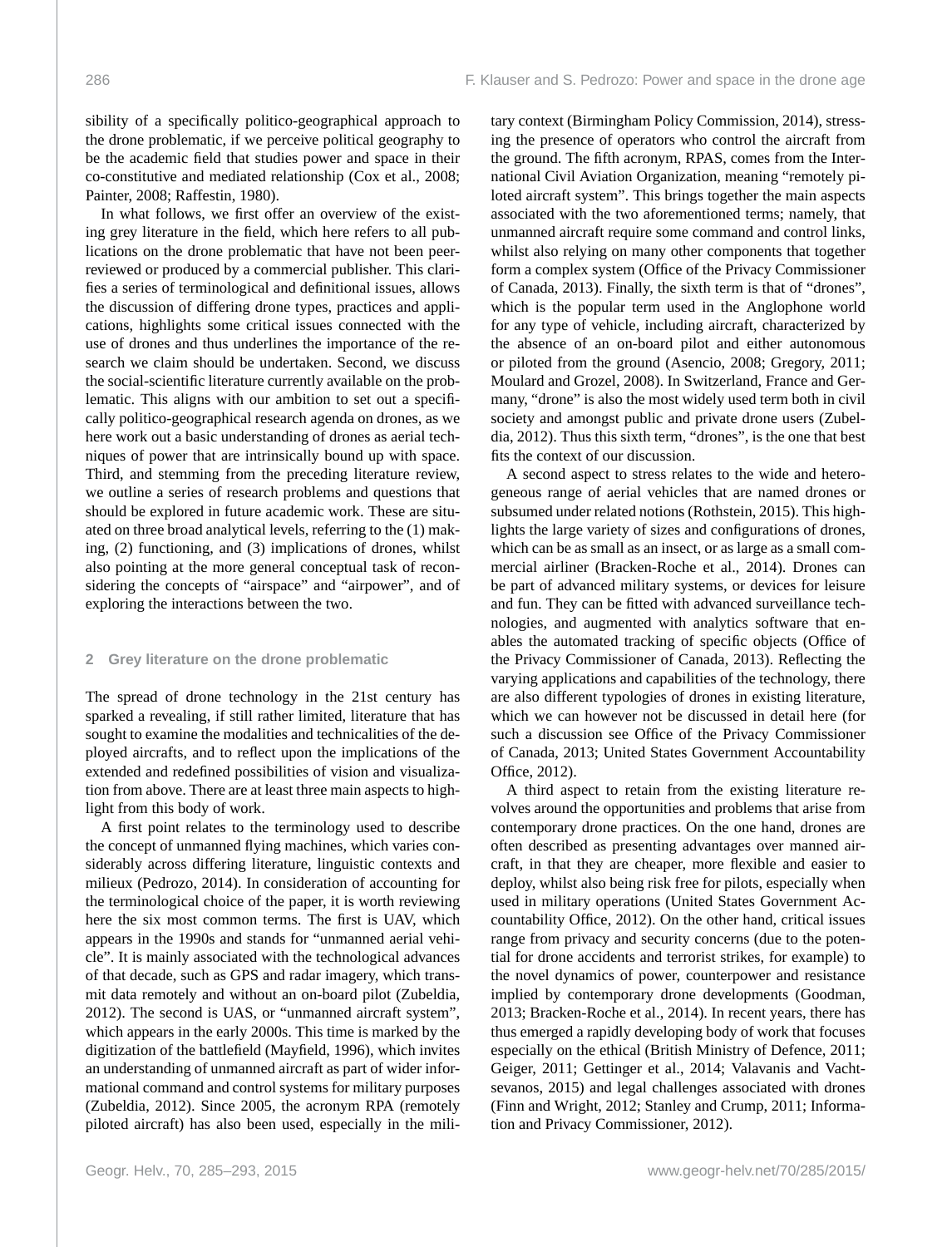Literature on the opportunities and problems associated with drones also highlights critical issues that arise from the transfer of drone technology from the military to the civil domain. Relevant discussions often inscribe the drone problematic within wider questions centring on the proliferation and normalization of military technologies, expertise and doctrines in the fields of policing and border control, and on the implications this has for homeland security and for everyday social life more generally (Graham, 2010; Wall, 2013; Wall and Monahan, 2011). Furthermore, drones have been portrayed as catalysts that contribute to the development of novel inter-organizational relationships that blur the traditional distinctions between the civil and military contexts, war and law enforcement, and internal and external security. In Switzerland, for example, such debates emerged around the deployment of drones for the monitoring of urban space at the European Football Championships 2008 (Schweizer Armee, 2008). More recently, controversy has arisen over the planned purchase of field-tested Israeli drones for border control and public safety purposes (Lauener, 2014). Thus issues surrounding the interactions and interdependencies between civil and military spheres appear to arise predominantly in connection with drone systems deployed for policing and public-safety purposes.

#### **3 Academic literature**

Whilst a lot of work on drones is merely descriptive and interested in but a few specific aspects or issues connected with the problematic, there has also in recent years emerged an increasingly sophisticated academic literature that offers a range of more conceptually driven analyses. The following review of this literature is structured into three main parts, distinguishing between the "politics of visibility", the "politics of the air" and the "politics of the ground" conveyed by drones.

This framing of our discussion offers two main advantages. On the one hand, it provides an initial understanding of drones as aerial techniques of vision and visualization that are intrinsically bound up with space. On the other hand, the three topics of the politics of visibility, politics of the air and politics of the ground are to be considered as a series of crosscutting, drone-related problematics that run through the research questions and objectives outlined in Sect. 4 of the paper. Scholarship may be strengthened by addressing these problematics in closer empirical detail (for example through the investigation of specific case studies), so as to elucidate the problems and benefits arising from the proliferating use of drones in the present-day world.

#### 3.1 Politics of visibility

Academic literature has added remarkably to the understanding of the politics of visibility conveyed by drones, thus inviting a research focus on the power dynamics unfolding from the technology's visual and visualizing capabilities. Referring to the seemingly unhindered, easily adaptable and "persistently present" (Williams, 2011b) drone gaze that allows the operators to "see a multiplicity of renderings of the area targeted" (Williams, 2011a, b), some scholars and commentators go so far as to ascribe panoptical prowess to drones (Clarke, 2014; Nimmo, 2013). Yet, as shown by Williams (2011a, b) and Gregory (2011), for example, the visual power of drones also needs to be relativized in that drones are themselves fundamentally limited and inherently vulnerable, depending on the interplay between the different human and non-human entities assembled around each system. If drones permit novel forms of vision and visualization, these in turn reflect the technical capabilities, the underpinning interests and the multiple coalitions of authority and expertise through which the systems are co-produced (Adey et al., 2011).

This point is of fundamental importance from both a political and an empirical viewpoint. Politically speaking, in debating and administering particular drone projects, the focus cannot be restricted to whether specific technologies are useful and desirable per se, but attention should be paid to the interplay between the different human and non-human, social and technical entities assembled. Who will be using the drones and the information generated, and how? What interests and rationales are involved and how are these shaping and in turn shaped by the functionalities of the deployed technologies? How exactly will specific technologies modify existing practices of vision and visualization, and how will they affect the exchanges between the actors involved? Studying such questions is essential for an understanding of the benefits and problems implied by current drone developments. The necessary empirical response to such an understanding of drones is the detailed study of the interplays between the involved "actants" (Latour, 2005) in the planning, conception, development, and operation of particular drone systems.

Whilst scholars differ in their assessment of the visual prowess of drones, all of the aforementioned literature invites a focus on drones as remote "vision machines" (Virilio, 2000) that offer novel abilities to see and visualise, and as such also allow new ways of monitoring and control. Thus the problematic can be connected neatly with wider considerations about the changing regimes of surveillance and visibility that characterise the present-day world (Murakami Wood et al., 2006; Wise and Koskela, 2013). Yet in the present paper, the term "surveillance" itself is not suggested to be mobilized as a conceptual lens or framing tool, for by definition it implies a routine and systematic activity of information gathering, transfer, and analysis (Lyon, 2007). This is often not the case with drones. Private and commercial drone usage – for example the filming of events or the deployment of drones for fun – is sporadic and punctual rather than well-ordered and sequential or systematic. Approaching drones as techniques of vision and visualization, rather than as techniques of surveillance, allows a wider focus that remains open to the unsystematic visibilities created by drones, as increasingly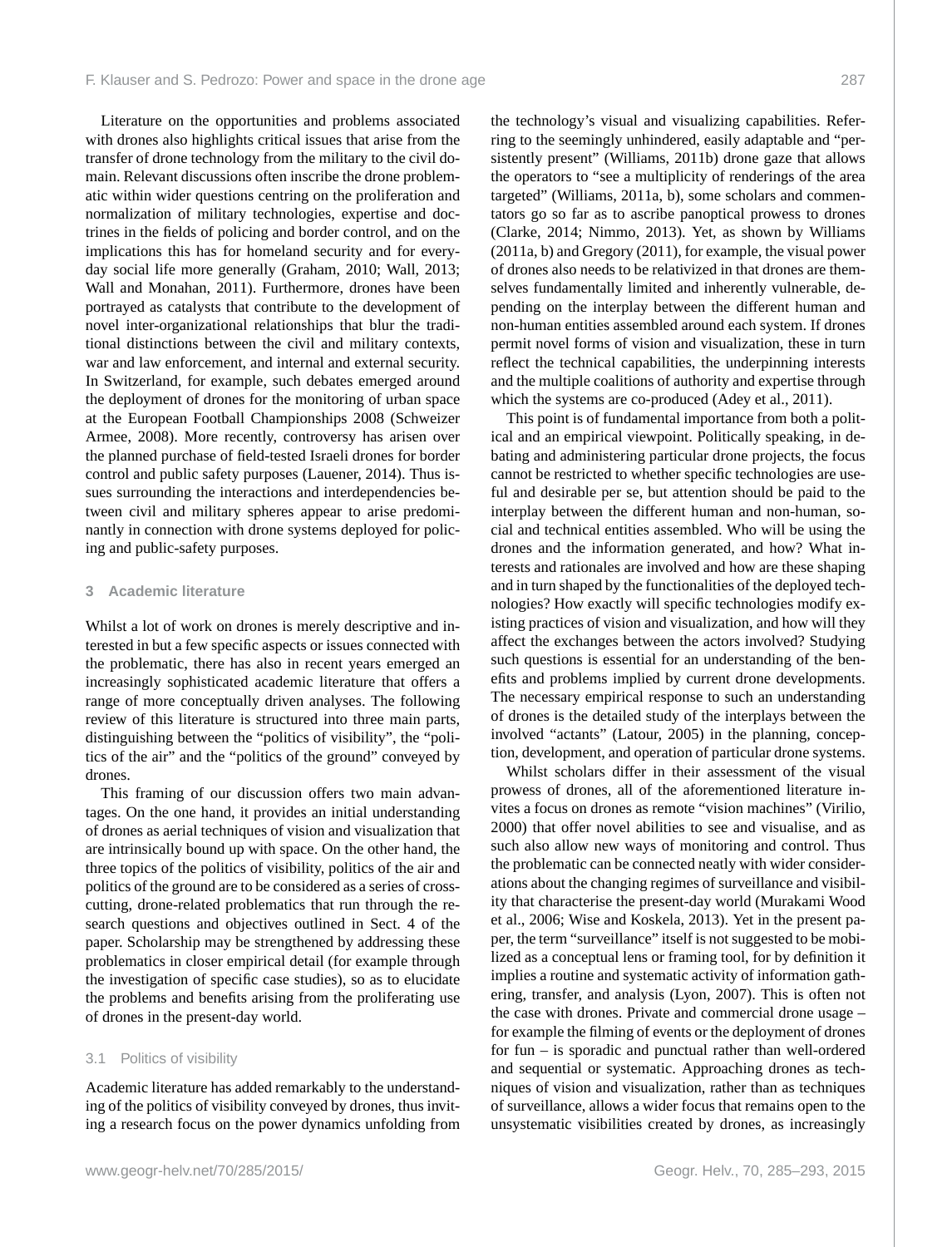mass-marketed devices in manifold public and private use. One of the key questions that need to be addressed in future research is indeed how visibility becomes in new ways a social and a political issue as a result of the proliferating use of drones.

#### 3.2 Politics of the air

A second theme that runs through the existing academic work on drones is that of the "politics of the air". Connecting with the emerging "aerial turn" in critical human geography (Adey, 2010), this theme extends the previous one in that drones are here not only approached as techniques of vision and visualization, but also set in explicit relation to the airspace in which they operate. There are three sub-themes to highlight.

Firstly, there is an interesting body of work that navigates around the combined questions of how drones inhabit and contribute to perform the airspace in which they operate, and of how in turn this airspace, as a carefully managed and defended socio-political reality, affects the many forms of drone use (Williams, 2011a, b, 2013). In summary, drones are seen here as both the product and producer of novel regimes of "aerial governmentality" (Adey et al., 2013). One specific line of interrogation in this respect revolves around the security and regulatory issues that arise from the increasing occupation of airspace through public and private drones (Hale, 2009). Media-reported incidents of civil drones narrowly avoiding collisions with commercial airliners powerfully illustrate this problematic (Whitlock, 2014). Scholars have also shown how drones redefine the aerial sovereignty and supremacy of the State (Neocleous, 2013) and how they operate within, and affect, the national and international struggles between various powers over airspace (Aubout, 2011; Lacoste, 2011). William's work (2011b, 2013) is of particular interest here because it highlights that related strategies of aerial control and defence are as much about "looking down from above" as they are about "looking up from below", thus pointing at the need to approach the politics of the air enacted through and acting on drones in its complex and multidirectional spatialities, rather than as a merely downwards-oriented "vertical geopolitics" (Elden, 2013; Graham, 2004; Graham and Hewitt, 2013; Weizman, 2002). Future academic work should pursue this kind of reflection, so as to develop a vocabulary that goes beyond the emphasis on verticality, to capture more adequately the voluminosity and multi-dimensionality of the spaces of the air within which drones operate, and which drones contribute to perform.

Secondly, there have been some initial engagements with the specifically aerial characteristics of the drone gaze. This work investigates what difference it makes that drones operate in, from and through the air, if we are to understand their proliferation, functioning and implications. In addressing this question, scholars have inscribed drones in the long history of the "view from above", which reaches from aerial photography in archaeology to surveillance and bombing in warfare (Hough, 2013; Zaloga, 2008), and from the aerial policing of mega cities (Herbert, 1996; Adey, 2010) to the top-down visualities of aerial survey, photographic reconnaissance, remote sensing, satellite telemetry and GIS (Crampton, 2007). This work opens up a wide field of investigations into the evolutions, logics and power dynamics that characterise different modes of technologically mediated vision and visualization from above (Adey, 2010; Aubout, 2011). It also connects with wider efforts, especially in critical geopolitics, to problematize the rationalities, normative agendas and "violent epistemologies" (Adey et al., 2013) inherent in the geo-graphing of the world from above (O Tuathail, 1996).

Thirdly, this line of argumentation then leads to another, theoretically oriented sub-theme that relates to the concepts of (air) power and (air) space more generally. Scholars have used the drone problematic as a prism through which to develop a fuller theorization of the two concepts, thus pointing at the role of the aerial dimension in the exercise of power across and within space (Adey et al., 2013), and inviting a deepened engagement with the ways in which the exercise of power on the air also acts on the ground (Elden, 2013). This line of thinking has the merit of opening up a more systematic reflection on the aerial realm as a geopolitical space and indeed on space as a three-dimensional, spherical volume, rather than as a planar surface (Butler, 2001; Kaplan, 2006; Omissi, 1990; Williams, 2011a). However, it has yet to be deepened and informed more systematically by empirical material so as to afford more expansive insights into the volumetric geopolitics of the air, to which both public and private drone uses contribute.

#### 3.3 Politics of the ground

A third theme that shapes academic engagement with the drone problematic consists in the exploration of the articulations, logics and implications of the drone gaze as it "falls" on the ground. Combined with the two aforementioned threads of research on drones as politics of visibility and as politics of the air, this literature offers an understanding of drones as windows on reality that are intrinsically bound up with space (here understood in both its aerial and earthly dimensions). In what follows, three interrelated logics that characterise the earthbound, spatially articulated drone gaze are discussed through the lens of the existing academic work, referring to distancing, mobility and flexibility (Wall, 2013).

#### 3.3.1 Distancing

Drones operate at a spatial distance, both vertically and horizontally speaking (Bishop and Phillips, 2002; Wall and Monahan, 2011). The resulting dichotomy between "control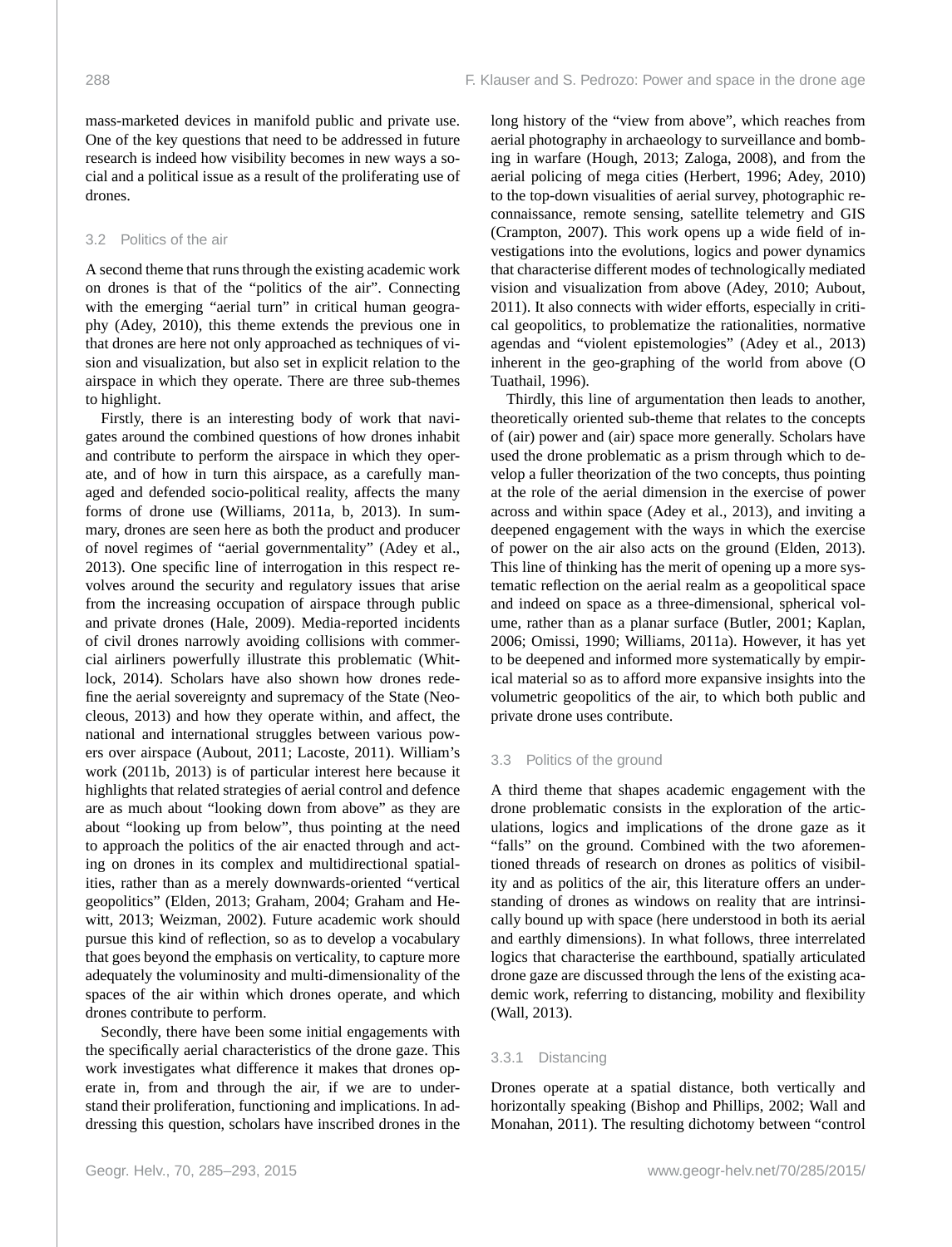spaces" and "controlled spaces" raises a series of power issues that have been subjected to academic scrutiny. Referring to military drones, for example, Gregory (2011), Chamayou (2013) and Wall (2013) problematize the asymmetries produced by the fact that the aircrafts allow their users "to be able to kill without being able to be killed; to be able to see without being seen. To become absolutely invulnerable while the other is placed in a state of absolute vulnerability" (Chamayou, 2011). From an empirical viewpoint, authors have foregrounded the operators' lived experience of the complex "geographies of proximity and reach" (Allen, 2003) that emerge from the drones' capacities of seeing and envisioning from afar (Gregory, 2011; Urry, 2014). Williams' work here is to show on rare empirical grounds how the distancing of military drone aircrews from the sites of war affects the very exercise of military power, and how the specific spaces of power enabled by drones are performed through the embodied geopolitical experiences of their remote aircrews (Williams, 2011b). Furthermore, scholars also refer to the distance and limited visibility from the ground of drones to explain the lack of public awareness of the aircrafts' use and development (Bracken-Roche et al., 2014). An important finding from these studies is that drones imply not only a spatial, but also a social and mental distance. People do not and cannot know the exact modalities and aims of specific drone systems, and they therefore cannot be sensitive to all of the issues at stake, although in some cases individuals knowingly either participate in their own monitoring through drones, resist drones, or use drones themselves as a form of countersurveillance (Schmidt, 2015). This finding resonates with the literature that questions contemporary techno-mediated forms and formats of control from the point of view of privacy and personal autonomy. As Rössler argues, personal autonomy may be fundamentally threatened if people are structurally mistaken about the possibility that other people may have information about them (Rössler, 2001). Future academic work on drones should thus help to more fully inform citizens, public agencies and the private sector of the various dimensions and effects of drones.

#### 3.3.2 Mobility

Drones are also fundamentally mobile (Graham and Hewitt, 2013; Cogarty and Hagger, 2008). Indeed, as Wall and Monahan show (2011), the intrinsic mobility of drones is often placed centre stage in promotional discourses on drones, which stress the operational advancements of the aircrafts, with reference to their abilities to fly higher, further, and for a longer time. Such appraisals substantiate the relevance of Jensen's claim for a framing of the drone problematic through the "mobilities turn" paradigm, so as to foreground more systematically how drones relate to, embrace, and manage everyday life mobilities (Jensen, 2015). More specifically, scholars have started to reflect on how the drone's mobile gaze relates to the fixed and moving objects it envisions and controls. Relevant work includes Klauser's discussion of the drone as a means of "surveillance on the move" that allows the management of flows across urban space (Klauser, 2013a), and Williams' account of drones for the monitoring of moving people and objects around and across fixed borders (Williams, 2007). Further academic engagements with the mobility of drones should focus on how the mobile gaze of drones complements and interacts with other means of vision and control that are anchored on the ground (Klauser, 2013a; Graham, 2010). Such work could open up a broader empirical and theoretical project, aimed at investigating and conceptualizing the complementarities and tensions between differing spatialities of control, relating to fixity and mobility, enclosure, and openness (Klauser, 2013b).

#### 3.3.3 Flexibility

Many authors also stress the spatial flexibility of the drone gaze, depending on and responding to the pursued objectives and observed reality (Blackmore, 2005; Crandall, 2003; Singer, 2009). For example, drones allow the monitoring of multiple places simultaneously, on different geographical scales (by means of a zoom lens) and by combining different spatial logics, such as (1) the continuous observation of mobile objects (by following the object in the air) or of fixed connections and separations (by flying above transport networks or national borders for example), (2) the fixed monitoring of particular sites (buildings, nodal points), or (3) the zonal surveillance of diffuse phenomena through continuous sweeping. This spatial flexibility can be further extended through the integration of additional sensors or software (Wall and Monahan, 2011) and by incorporating drones within wider network-centric forms of warfare or policing (Graham, 2010). Importantly, the drones' ability to adapt, both functionally and spatially speaking, is often described to lay at the very heart of their current and future development (Philippens, 2013), and should thus be placed centre stage in future research on the topic.

Together, the drone literature referring to distancing, mobility and flexibility suggest that drones have essential spatial dimensions. Fitted with imaging capabilities, they combine various geographical scales and spatial logics of vision and visualization from above and afar; they offer flexible and mobile ways of monitoring, following and orchestrating flows of people and objects; and they allow the administration of wider urban areas and border regions. It follows that the drone gaze is in practice highly specific and selective, focusing on some portions of space rather than on others, which in turn produces novel forms of spatial differentiation and hierarchization (Gregory, 2011).

The preceding comments justify the politico-geographical approach advocated in the present paper. Yet to avoid any misunderstanding, the space and power sensitivity endorsed here does not imply that other analytical levels of enquiry into the drone problematic should be neglected. On the con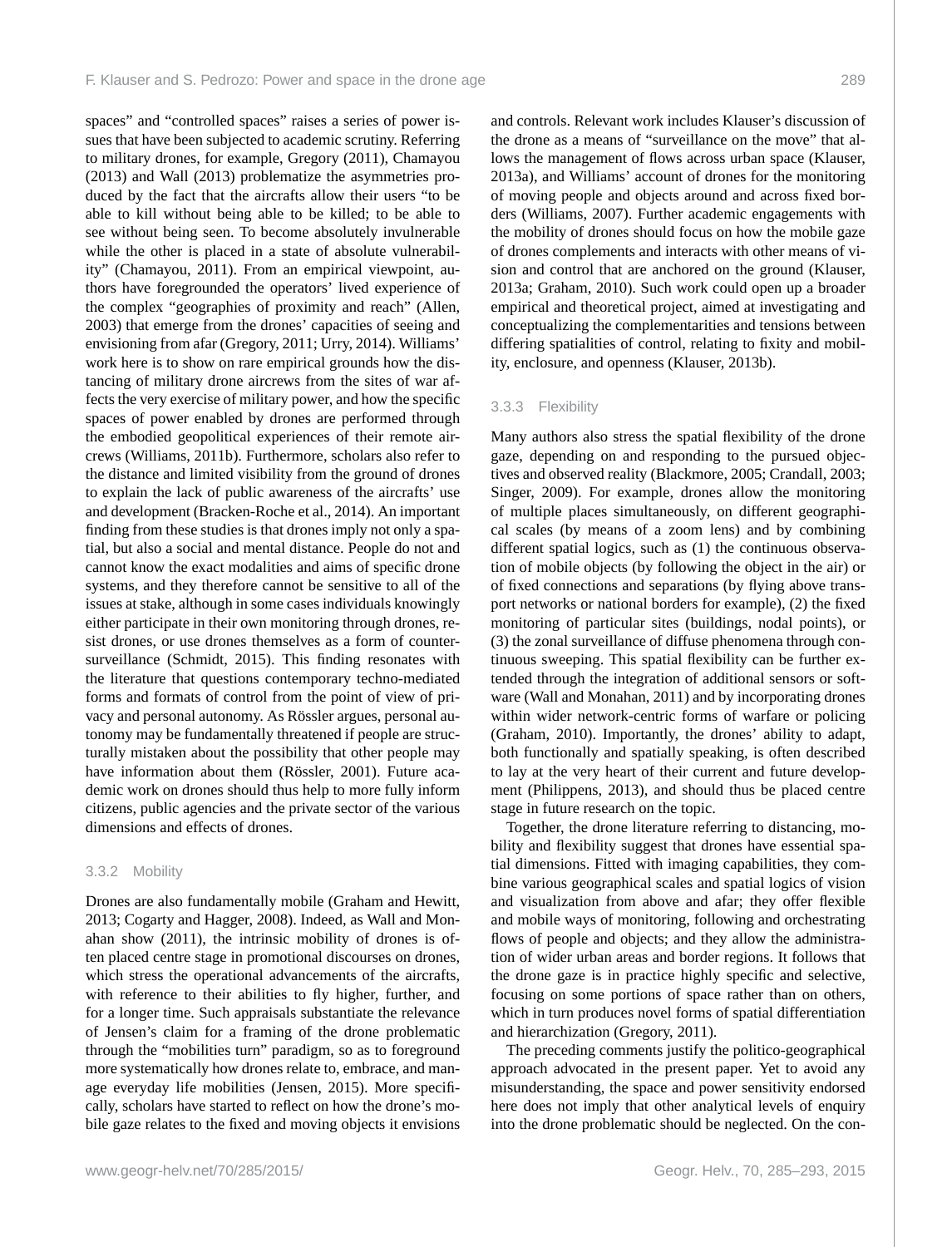trary, the preceding literature review as a whole reiterates the need to place centrally the political and socio-technical processes and relationships through which drone systems are conditioned and co-produced in order to understand their spatial logics and articulations (Klauser, 2013b).

# **4 Towards a politico-geographical research agenda on drones**

Whilst the existing literature on drones is inspiring, it offers but preliminary and incomplete readings of the aforementioned problematics. For example, there is as yet no study that explores systematically how space contributes to the functioning and impacts of drones and how drones in turn affect the monitored and managed spaces. Equally, the discussed literature on drones as aero-visual techniques of power is yet to be developed more systematically and rigorously. Aside from these analytical shortcomings, there are at least three other important research gaps to highlight. Firstly, whilst there is a growing social scientific literature focusing on drones in military conflict, civil and commercial applications of the technology have remained widely unnoticed. Secondly, the existing academic work on drones suffers from a dramatic lack of empirical research, which explains the generalist tone and research focus that characterises most of the existing literature in the field. Thirdly, almost no social scientific studies exist that focus on drone practices in nonanglophone contexts. In Switzerland in particular, no social scientific research has been undertaken that explores the driving forces, functioning, and implications of drones, despite the rapid proliferation and advancements of the technology.

In what follows, we discuss three main analytical objectives that should be pursued in future research, that aims to provide a more solid understanding of the dynamics underpinning the current proliferation of drones, the modalities of use, and the resulting socio-spatial implications of the systems "put into action". Calling for detailed fieldwork, the hence emerging lines of investigation can be read as different levels of engagement with the crosscutting problematics outlined above, regarding the "politics of visibility", "politics of the air", and "politics of the ground". They in turn lead to a fourth, theoretically driven objective, revolving around the concepts of airpower and airspace.

# 4.1 The making of drones

The first analytical objective relates to the question of how, by whom and for what reasons, drone systems are planned, set up and subsequently put into practice. Hereby, emphasis should be placed not only on the actor networks and collaborations through which drone projects are co-produced, but also on the domains of expertise and sources of authority, expectations and beliefs that interact, fuse, emerge and crystallise around particular systems. Against this background, a broader reflection with regard to the processes and interactions (bringing together civil–military and public–private realms) that condition the current proliferation and diversification of drone practices can be advanced.

- **–** How, by whom and for what reasons are drone systems assembled and "put into action" in different institutional settings and sites?
- **–** How do particular forms of expertise and bodies of knowledge become authorized to act in the coproduction of specific drone projects? What does this tell us about the power structures built into the drone systems from the very project stage?
- **–** How do particular actors, forms of authority, and interests, coalescing in the making of drone projects, affect the visual, aerial, and spatial logic of the drone gaze, thus contributing to the politics of visibility, politics of the air, and politics of the ground conveyed by the systems?

## 4.2 The functioning of drones

The second analytical objective consists in the exploration of the socio-technical mediations that underpin and condition the functioning of drone systems in operation. This analytical strand incorporates questions of how and for what reasons drones are used in different institutional settings and sites, how drone practices are mediated by various micro negotiations and decisions, and how issues of power and control are effectively actualized within everyday drone uses. In sum, the point here is to study the organizational settings, the situated coalitions of authority and indeed the manifest and latent functionalities and ambitions that shape the visual, aerial and spatial logics of drone systems in their everyday use. A geographically-relevant sub-aspect then concerns the question of how (air) space itself, as a socially produced reality, mediates specific drone operations and the visibilities hence created.

- **–** What human and non-human actants participate in drone operations, thus mediating the aerial, visual and spatial logics of the systems in action?
- **–** How are drone operations integrated within, and how in turn do they contribute to, existing regimes of aerial governmentality?
- **–** What does this in turn tell us about the relation between drones and the airspace in which they operate?

#### 4.3 The implications of drones

The third analytical objective relates to the question of how drones enable action upon, and thus impact on, the envisioned reality. In this, what matters is not only to provide isolated insights into the acting of drones in/on particular sites,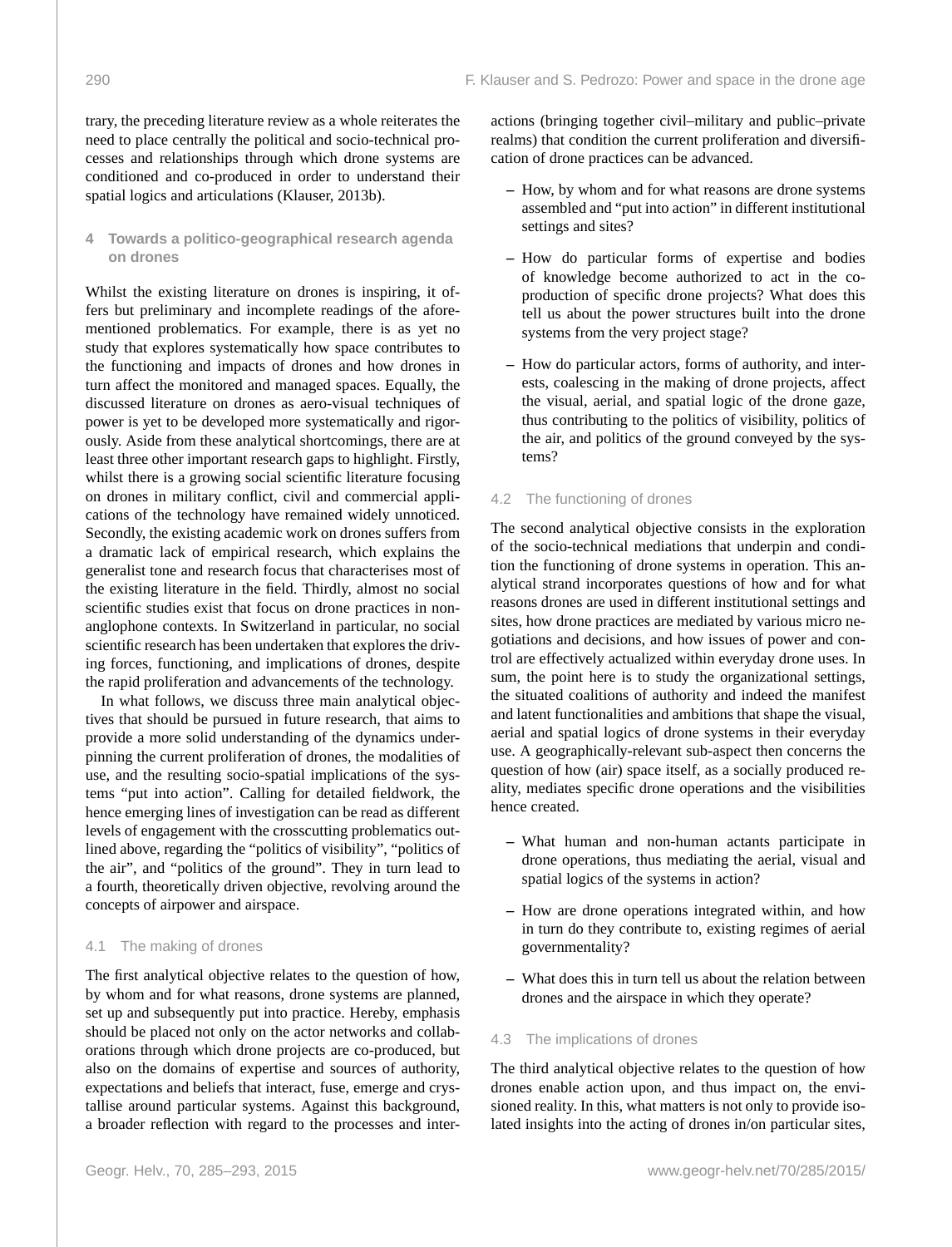but to re-institute this question as part of a broader set of analytical problems, relating to the power dynamics unfolding from the visual, aerial, and spatial logics of particular drone systems. An important sub-question thereby relates to the specific spatial trajectories along which power is exercised – or challenged – by public and private drones through and within the air. Yet, this objective also implies an approach that moves beyond the recognition of the spatial articulations of the drone gaze, to focus instead on how the aircrafts' view from above enables action on particular places, thus affecting practices and socio-spatial relations on the ground.

- **–** What do drones allow their users to do? And what does this tell us about the benefits and problems associated with the proliferating drone gaze in the present-day world?
- **–** How do drones redefine existing practices of policing, risk management, commercial filming, and so forth?
- **–** What power and regulatory dynamics do contemporary drone uses imply? And how are drones intervening in the governing of everyday life, thus shaping particular places and affecting socio-spatial relations?

#### 4.4 Redefining (air) power and (air) space

From the preceding analytical objectives arises a fourth, theoretical aspiration that seems central to us, relating to the concepts of (air) power and (air) space. We thus suggest the use of the drone problematic as a prism through which to advance new conceptual understandings of the performed and performative dimensions of space, approached as a "volume" composed of aerial and earthy realms rather than as a "planar surface". More specifically, the aim here is to more fully theorise the role of the aerial dimension in the projection of power across and within space and indeed to open up a reflection on the very possibility of a properly three-dimensional or volumetric type of political geography.

- **–** What does the drone problematic tell us about the relation between (air) power and (air) space? And what do we learn regarding the conceptualization of the two terms?
- **–** How can we conceptualise the relationship between the conjoined environments of land and air and how, and indeed through what vocabulary, are we to grasp theoretically and empirically the three-dimensionality of space within which drones operate and which drones contribute to perform?
- **–** In turn, what can we learn from this conceptual reflection with regard to the possibility, scope and basic vocabulary of a political geography that frames the space– power nexus in three-dimensional terms?

#### **5 Importance of the proposed research agenda**

The objectives outlined above should not be regarded as a rigid or definitive road map for future research, but as an initial attempt to identify some of the most salient questions and issues associated with the drone problematic that require more sustained critical attention. We believe that future research oriented around these objectives could advance the literature reviewed previously in important ways. For one, such research could advance a significant gain for understanding the driving forces, functioning and effects of both public and private drone systems, thus moving beyond the predominant focus in current academic work on US and UK military drone stories. Furthermore, given the dramatic lack of proper fieldwork on the drone problematic, as argued previously, the research agenda advocated here would add both empirical depth and theoretical nuance to our understanding of the cross-cutting visual, aerial, and spatial logic and power dynamics conveyed by the drone gaze, thus affording exemplary insight into the changing regimes of control and visibility that characterize the present-day world. Theoretically speaking, a research program along the lines outlined above could contribute substantially to the re-conceptualization of space as a spherical volume, rather than as a planar surface. This in turn might well lead to a reflection on the very possibility, scope, and basic vocabulary of a properly threedimensional political geography.

Of course, further empirical investigation into the drone problematic would also present huge potential to inform contemporary action and reflection on the drone problematic in politics, professional circles and across civil society more generally. Indeed at this very moment, relevant debates appear to be at a crossroad where important political and legal decisions are taken. Consider the European level, where quick action has been urged to be launched, so as to enable the progressive integration of drones into civil airspace from 2016 onwards (European Commission, 2014). In Switzerland, the legal framework for drones was revised substantially in 2014. Furthermore, cantons and cities have started to implement temporary or permanent legal provisions to regulate the use of private drones, especially at highrisk events. Media-reported examples include the cantons of Zurich, Geneva, Basel, Zug and Grisons. Further reflection is under way in the Federal Office of Civil Aviation (FOCA) on the regulatory and societal challenges associated with the proliferating use of drones, regarding refining and extending the existing legal framework in the fields of civil aviation and data protection most notably (Federal Office of Civil Aviation, 2014). This reiterates powerfully the topicality and importance of the suggested research agenda.

More generally speaking, in interrogating the making, functioning and implications of drones, the research we are advocating here connects neatly with broader contemporary debates on civil liberties, privacy, and security issues, threats of terrorism, policing, and the digitization of society.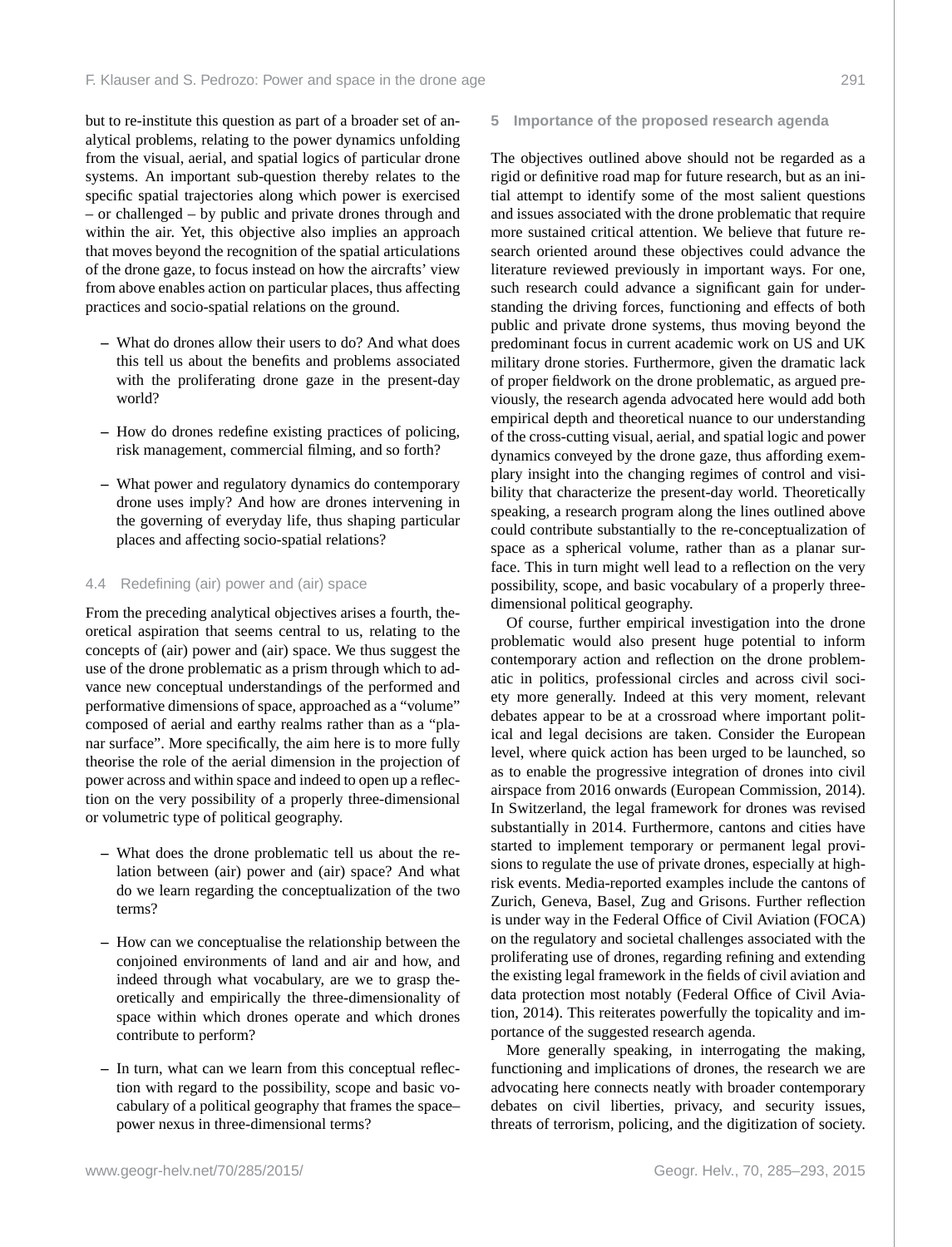What matters most if we are to advance these debates, we believe, is to "open up" through sustained empirical research the usually hidden world that lies behind the ever more sophisticated technological systems that monitor, control, but also manage and enable everyday life. This is precisely the goal of the outlined research agenda.

Edited by: B. Korf Reviewed by: three anonymous referees

#### **References**

- Adey, P.: Vertical security in the megacity legibility, mobility and aerial politics, Theor. Cult. Soc., 27, 51–67, 2010.
- Adey, P., Whitehead, M., and Williams, A. J.: Introduction: Airtarget: Distance, reach and the politics of verticality, Theor. Cult. Soc., 28, 173–187, 2011.
- Adey, P., Whitehead, M., and Williams, A. J.: From Above: War, Violence, and Verticality, Hurst Publishers, London, 2013.
- Allen, J.: Lost Geographies of Power, Blackwell, Oxford, 2003.
- Asencio, M.: L'utilisation civile des drones: Problèmes techniques, opérationnels et juridiques, Sécurité Globale, 109–118, 2008.
- Aubout, M.: Le milieu aérien, acteur et objet du renseignement, Hérodote, 81–90, 2011.
- Baconnet, A.: Au pays des drones, Outre-Terre, 245–248, 2014.
- Birmingham Policy Commission: The security impact of drones: Challenges and opportunities for the UK, University of Birmingham, 2014.
- Bishop, R. and Phillips, J.: Unmanning the homeland, Int. J. Urban Regional, 26, 620–625, 2002.
- Blackmore, T.: War X: Human extensions in battlespace, University of Toronto Press, Toronto, 2005.
- Bracken-Roche, C., Lyon, D., James Mansour, M., Molnar, A., Saulnier, A., and Thompson, S.: Surveillance drones: Privacy implications of the spread of unmanned aerial vehicles (UAVs) in Canada. A report to the office of the privacy commissioner of Canada, under the 2013–2014 contributions program, Surveillance Studies Centre, Queen's University, 2014.
- British Ministry of Defence: The UK approach to unmanned aircraft systems, 2011.
- Brouet, A.-M.: La bande d'arrêt d'urgence active fait ses preuves, EPFL, 2014.
- Butler, D. L.: Technogeopolitics and the struggle for control of world air routes, 1910–1928, Polit. Geogr., 20, 635–658, 2001.
- Canal, L.: Le marché des drones en plein boom, Bilan, 2014.
- Chamayou, G.: The manhunt doctrine, Radical Philos., 169, 2–6, 2011.
- Chamayou, G.: Théorie du Drone, La fabrique, Paris, 2013.
- Clarke, R.: The regulation of civilian drones' impacts on behavioural privacy, Computer Law & Security Review, 30, 286– 305, 2014.
- Cogarty, B. and Hagger, M.: The laws of man over vehicles unmanned: The legal response to robotic revolution on sea, land and air, Journal of Law, Information and Science, 19, [http:](http://www.austlii.edu.au/au/journals/JlLawInfoSci/2008/5.html) [//www.austlii.edu.au/au/journals/JlLawInfoSci/2008/5.html](http://www.austlii.edu.au/au/journals/JlLawInfoSci/2008/5.html) (last access: 2 October 2015), 2008.
- Cox, K. R., Low, M., and Robbinson, J.: Political geography: Traditions and turns, in: The Sage Handbook of Political Geography,

edited by: Cox, K. R., Murray, L., and Robinson, J., Sage, London, 1–14, 2008.

- Crampton, J. W.: The biopolitical justification for geosurveillance, Geogr. Rev., 97, 389–403, 2007.
- Crandall, J.: Unmanned. Embedded reporters, predator drones and armed perception, <ctheory.net> (last access: 2 October 2015), 2003.
- Delaye, F.: Ces drones suisses qui veulent faire la paix, Bilan, 2013.
- Duruz, C.: Les pompiers d'Yverdon sont pionniers dans l'usage d'un drone, Tribune de Genève, 2014.
- Elden, S.: Secure the volume: vertical geopolitics and the depth of power, Polit. Geogr., 34, 35–51, 2013.
- European Commission: A new era for aviation: Opening the aviation market to the civil use of remotely piloted aircraft systems in a safe and sustainable manner, Communication from the commission to the European Parliament and the Council, Brussels, 2014.
- Federal Office of Civil Aviation: Où ai-je le droit de faire voler mon multicoptère?, FOCA, 2014.
- Finn, R. L. and Wright, D.: Unmanned aircraft systems: Surveillance, ethics and privacy in civil applications, Computer Law & Security Review, 28, 184–194, 2012.
- Fleury, P.: L'armée suisse veut remplacer ses vieux drones par six appareils, Le Nouvelliste, 2013.
- Geiger, H.: The drones are coming, Center for Democracy and Technology, 2011.
- Gessat, R.: Smart border's Europe's new high-tech frontiers, Deutsche Welle, 2012.
- Gettinger, D., Michel, A. H., Pasternack, A., Koebler, J., Musgrave, S., and Rankin, J.: The Drone Primer. A Compendium of the Key Issues, edited by: drone, C. f. s. o. t., Bard College, 2014.
- Goodman, M.: A view from the unfriendly skies: How criminals are using drones, TED, 2013.
- Graham, S.: The Cybercities Reader, Psychology Press, London, 2004.
- Graham, S.: Cities under Siege: The New Military Urbanism, Verso, London, 2010.
- Graham, S. and Hewitt, L.: Getting off the ground: On the politics of urban verticality, Prog. Hum. Geogr., 37, 72–92, 2013.
- Gregory, D.: From a view to a kill drones and late modern war, Theor. Cult. Soc., 28, 188–215, 2011.
- Hale, J.: Intégrer les drones dans l'espace aérien civil de l'UE, Europolitique, 2009.
- Herbert, S.: The geopolitics of the police: Foucault, disciplinary power and the tactics of the Los Angeles Police Department, Polit. Geogr., 15, 47–59, 1996.
- Homeland Security News Wire: Teal Group: Global UAV market to total \$94 billion in the next ten years, Homeland Security News Wire, 2011.
- Hough, K.: Aerial torpedoes, buzz bombs, and predators: The long cultural history of drones, Origins, 6, [http://origins.osu.edu/article/aerial-torpedoes-buzz-bombs-](http://origins.osu.edu/article/aerial-torpedoes-buzz-bombs-and-predators-long-cultural-history-drones)

[and-predators-long-cultural-history-drones](http://origins.osu.edu/article/aerial-torpedoes-buzz-bombs-and-predators-long-cultural-history-drones) (last access: 2 October 2015), 2013.

- Information and Privacy Commissioner: Privacy and drones: Unmanned aerial vehicles, Ontario, Canada, 2012.
- Jensen, O.: New "Foucaultdian boomerangs": Drones and urban surveillance Surveillance & Society, under review, 2015.